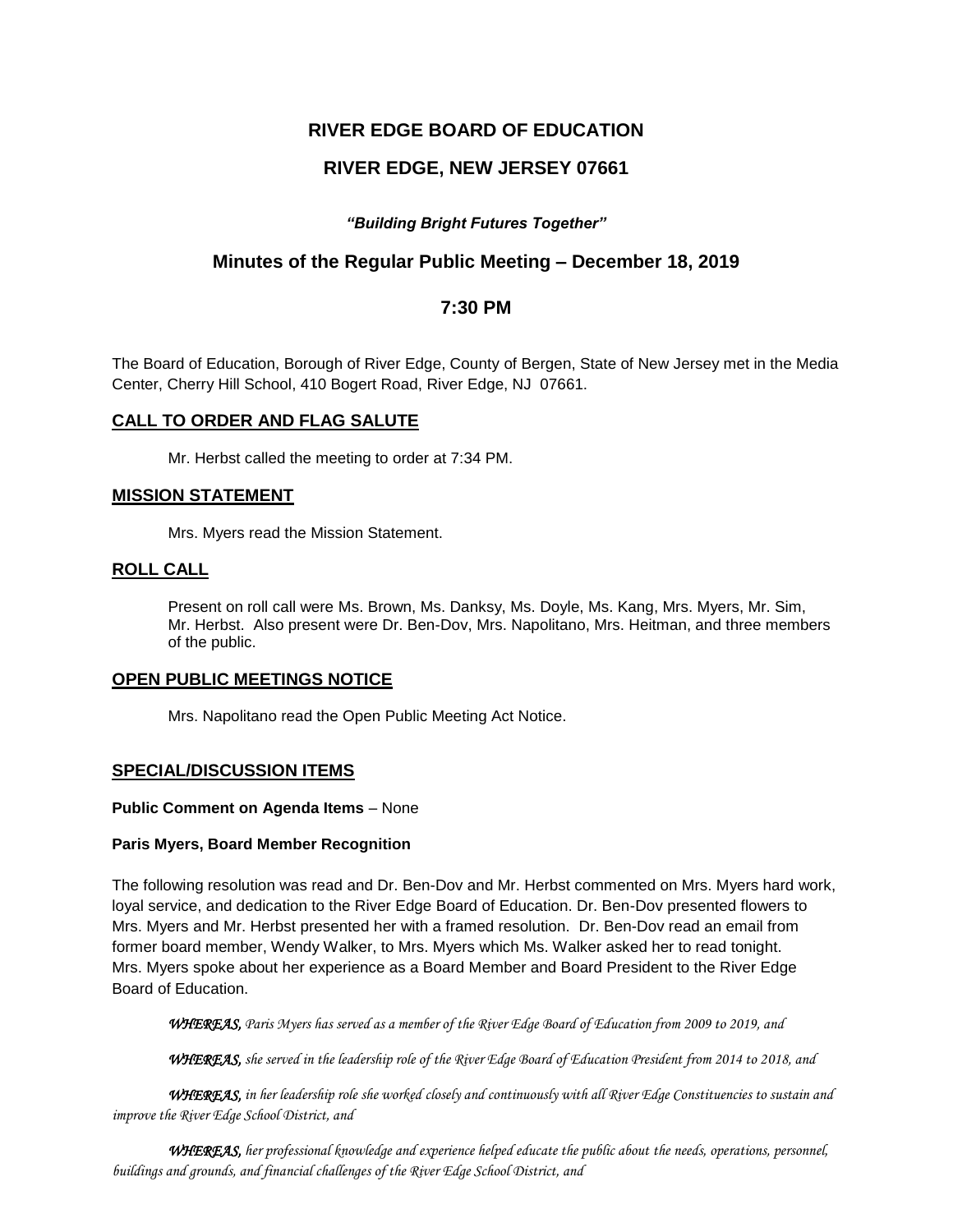*WHEREAS, during her tenure of office she gave generously of her time and talents in fulfilling her responsibilities in the role of Board Member, Board President, and a member of various committees, and in the continuance of the tradition of educational excellence in the River Edge School District, and*

*WHEREAS, during her tenure on the Board she played an important role in labor negotiations, Mayor and Council, and Recreation Department relationships, and contributed to the achievement of mutually acceptable agreements between parties, and*

*WHEREAS, her dedication to the improvement of the educational program, her on-going efforts and caring to provide needed services for River Edge students, staff, and families have had a tremendously positive influence on the well-being of our children and their continuing growth, and*

*WHEREAS, her outstanding service and her full focus were dedicated to benefit the children of River Edge are gratefully acknowledged, and*

*WHEREAS, she has remained dedicated to the ideals of the role of the Board in the achievement of educational excellence while being fiscally responsible;*

*NOW THEREFORE, BE IT RESOLVED, that the Board of Education of the Borough of River Edge on this Eighteenth day of December, Two Thousand and Nineteen spread upon its minutes this Resolution of Appreciation for her valued service and leadership.*

Motion by Ms. Brown Seconded by Ms. Doyle

Ayes: Ms. Brown, Ms. Dansky, Ms. Doyle, Ms. Kang, Mrs. Myers, Mr. Sim, Mr. Herbst Nays: None

### **Review of Facility Needs Assessment Study**

Mrs. Napolitano and Mr. Stevens reviewed the Facility Assessment Report for the River Edge Cherry Hill/New Bridge and Roosevelt Schools that was completed on November 15<sup>th</sup>. The Report was prepared by DiCara/Rubino. They performed and assessed the Mechanical, Electrical, and Plumbing of the buildings and potential recommendations. Mr. Stevens walked through our buildings along with our Architect, DiCara/Rubino, and their Engineer. Mrs. Napolitano reviewed the recommendations they gave by priorities and Mr. Stevens gave his recommendations of his priority list. All questions were answered by Mrs. Napolitano and Mr. Stevens.

# **REPORTS**

## **SUPERINTENDENT**

Dr. Ben-Dov reported on the following:

- Dr. Ben-Dov stated this will be our last board meeting of the year and of the decade!
- Delightful events are happening in both of our schools. Some of the events are: Winter Concerts are taking place this month at both schools, Cherry Hill School Kindergarten classes are making Gingerbread house with their parents, Character Day Activities for Roosevelt's second grader will take place on December  $19<sup>th</sup>$ , and dance residency in both schools took place with culminating performances. Roosevelt third graders danced to the 50's, 60's and 70's. Cherry Hill third graders danced to the 50's, 60's, 70's, 80's, and 90's. Cherry Hill has five third grade classes so they danced to more decades. It was a wonderful and uplifting activity.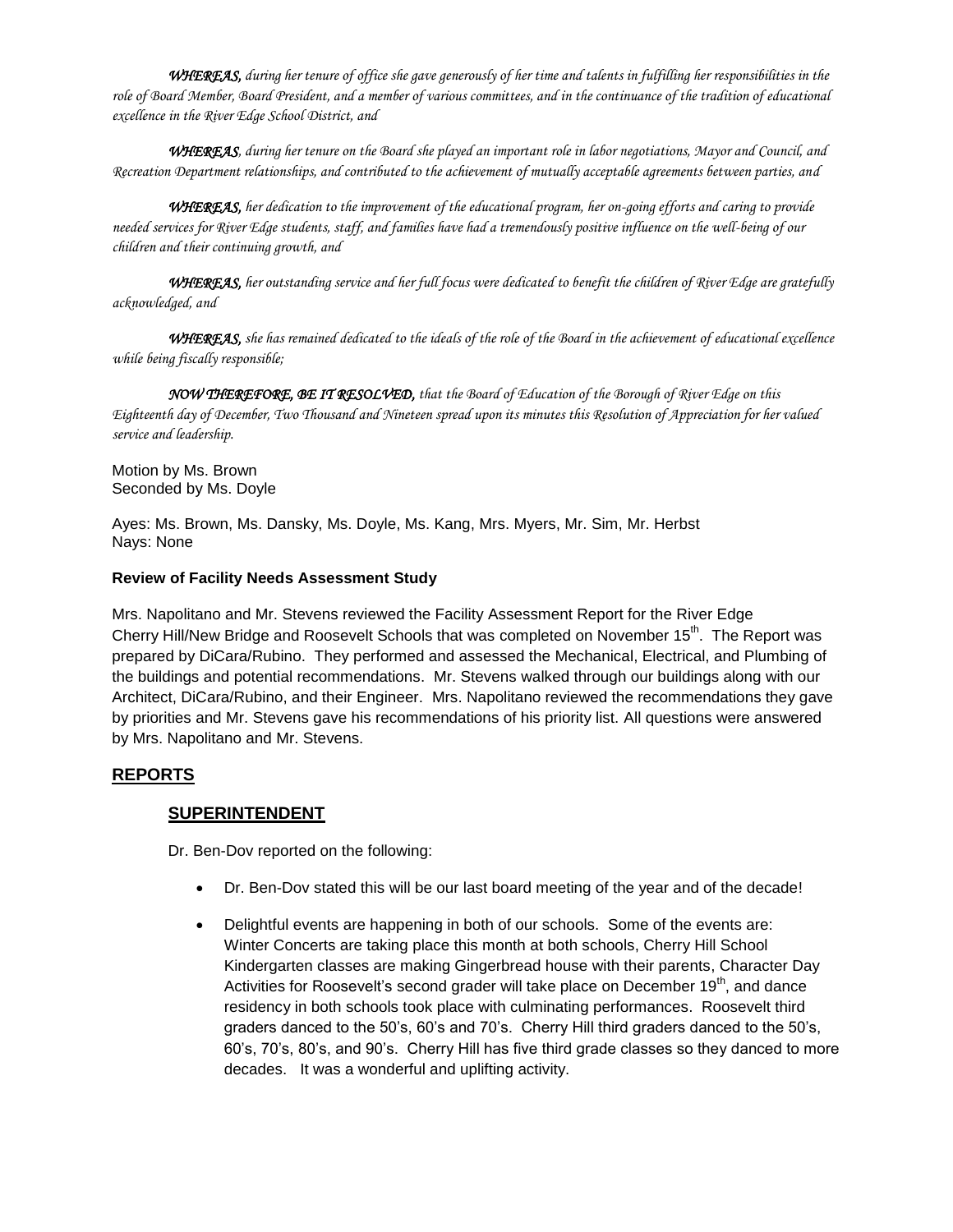- Youth Truth Surveys was completed. Dr. Ben-Dov shared the statistics with the board members. The percentages of who completed the survey are as follows: 96% of Cherry Hill students and 97% of Roosevelt students, 83% of Cherry Hill staff and 92% of Roosevelt staff, 48% of Cherry Hill families and 31% of Roosevelt families. The results will be shared with us after January  $7^{\text{th}}$ .
- The Department of Education is formulating new curriculum standards in all subject areas except in Language Arts and Math. The new Science standards will be ready by June  $30<sup>th</sup>$ , and need to be implemented by September 1<sup>st</sup>. We will need to assemble a team of teachers to work over the summer to write the curriculum so that teachers can begin implementing this in September of 2020.
- The new legislature that passed the assembly and is going to the senate is dealing with eliminating religious exemptions for vaccinations. We do have some students that this will affect. Questions about this will be directed to the County Superintendent. The Superintendents' Association requested an amendment that once it becomes a law there will be a year grace period for implementation.
- Dr. Ben-Dov has worked on the school calendar and she has two versions for the board members to review. There will be a discussion item about the calendars at the January  $7<sup>th</sup>$  board meeting. The difference between the two calendars is one calendar has a week off in February to align with River Dell's and Oradell's school calendar. The other calendar only has the two days for President's Day observance off in February.
- Dr. Ben-Dov stated we need to have a discussion in January regarding space concerns. It is a district wide concern. However as of now, Cherry Hill School will most likely need another classroom for the 2020-2021 school year.
- Dr. Ben-Dov wished everyone Happy Holidays

## **PRINCIPAL**

Mrs. Heitman reported on the following:

- We had our music group sing for our senior citizens on Monday, December  $9<sup>th</sup>$ . The seniors were very happy the children came and enjoyed performing their songs.
- Conferences were well attended in both schools. Report cards were open from the portal the day prior to conferences.
- Mr. Henzel and Mrs. Heitman met with Jenny Schneider, from AmeriCorps, a Watershed Ambassador for our area. The mission is to educate residents on watershed and to let them know what they can do to help keep our water clean. She would like to have a contest with the fifth graders in both schools. The object is to have a poster contest and the winning design will be painted on storm drains at each school so they learn and recognize where our water goes.
- We have had many visits by parents for writing celebrations, making gingerbread houses, and making igloos.
- Roosevelt School had a wonderful winter concert today. Cherry Hill School will have their winter concert tomorrow.
- We had Wingman training in our third grade classrooms today. It went well.
- We are training our peer mediators in fifth and sixth grades. It is going well.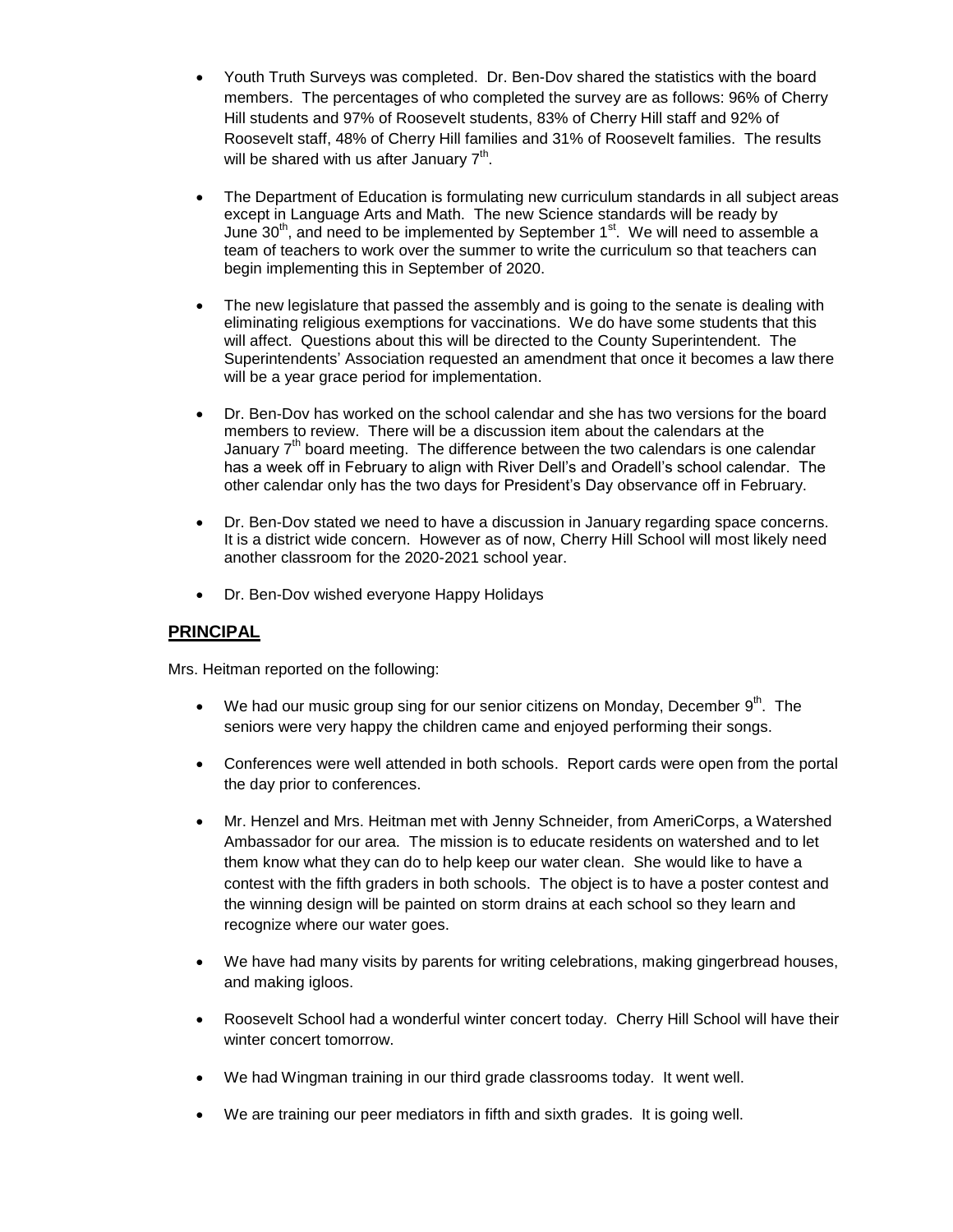## **BOARD SECRETARY**

Mrs. Napolitano reported on the following:

- There is a resolution on tonight's agenda to award the quote contract to Accurate Construction Inc. for the completion of the construction of the media center.
- Mrs. Napolitano spoke with the Borough Administrator and he would like to set up a meeting with committees to discuss the Interlocal Agreement.

### **PRESIDENT**

 Mr. Herbst reminded the board members all mandated trainings needs to be completed by December 31st.

### **COMMITTEES**

No committees reported at this meeting

### **MOTIONS TO BE ACTED UPON**

### **A. ADMINISTRATION/POLICY**

- **1**. That the Board of Education approve the Minutes and Confidential Minutes of December 4, 2019.
- **2**. That the Board of Education approve the staff development and travel as per the schedules for December 2019 including relevant mileage reimbursement. (Addendum)

Motion by Ms. Brown Seconded by Ms. Doyle

Ayes: Ms. Brown, Ms. Dansky, Ms. Doyle, Ms. Kang, Mrs. Myers, Mr. Sim, Mr. Herbst Nays: None

**3**. That the Board of Education approve the Second Reading of the following policy:

| Policy # | Title                          |
|----------|--------------------------------|
| 5145.7   | Gender Identity and Expression |

Motion by Ms. Doyle Seconded by Mrs. Myers

Ayes: Ms. Brown, Ms. Dansky, Ms. Kang, Mr. Herbst Nays: Ms. Doyle, Mr. Sim, Abstained: Mrs. Myers

**4**. That the Board of Education approve the following to attend the TECHSPO Conference from January 30 – January 31, 2020 in Atlantic City, New Jersey

> Dr. Tova Ben-Dov Denise Heitman Christine Moran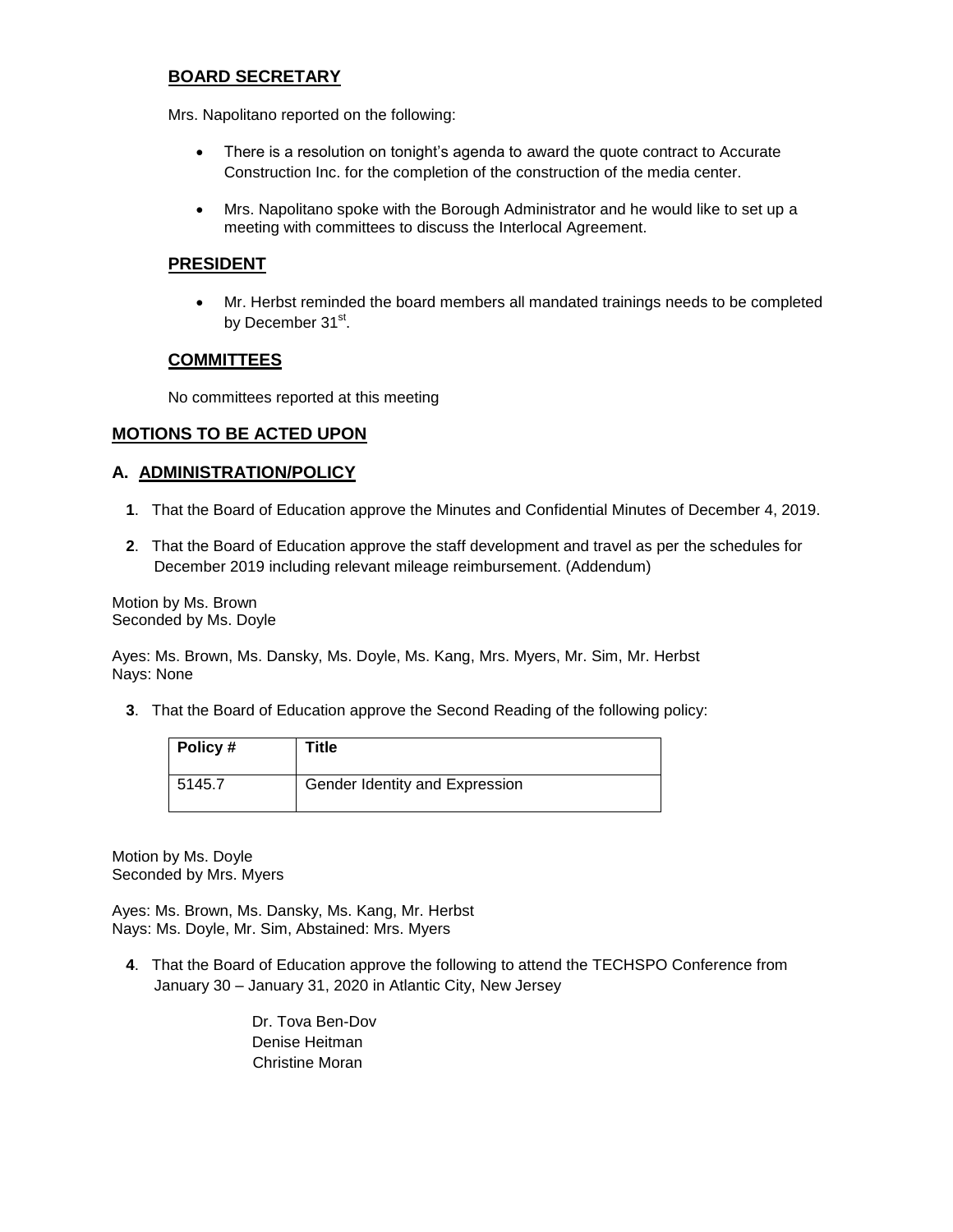**5**. That the Board of Education approve the revised following class trip:

| <b>School</b> | Grade | <b>Destination</b>                                  | Cost to<br><b>District</b> |
|---------------|-------|-----------------------------------------------------|----------------------------|
| Roosevelt     |       | <b>Liberty Science</b><br>Center<br>Jersey City, NJ | \$1,120.00                 |

Motion by Mrs. Myers Seconded by Ms. Kang

Ayes: Ms. Brown, Ms. Dansky, Ms. Doyle, Ms. Kang, Mrs. Myers, Mr. Sim, Mr. Herbst Nays: None

## **B. CURRICULUM/EDUCATION** - None

## **C. BUILDING & GROUNDS**

**1**. That the Board of Education approve to award the quote contract to Accurate Construction Inc. in the amount of \$28,000 (\$22,000 base quote and additional \$6,000 for windows to be operable) for the completion of the construction of the media center after receiving three quotes.

Motion by Ms. Kang Seconded by Ms. Dansky

Ayes: Ms. Brown, Ms. Dansky, Ms. Doyle, Ms. Kang, Mrs. Myers, Mr. Sim, Mr. Herbst Nays: None

## **D. FINANCE/GRANTS/GIFTS**

- **1**. That the Board of Education approve the bills & claims dated December 2019 totaling \$1,050,567.75 including checks #42928 through #43087. Payrolls dated November 15, 2019 and November 27, 2019, totaling \$1,225,869.52 issued therefore, a copy of such warrants list are attached as part of these minutes. (Addendum)
- **2**. That the Board of Education approve the Budget Transfers for the school year 2019-2020 as of October 31, 2019. (Addendum)
- **3**. That the River Edge Board of Education approve the Secretary's and Treasurer's Reports for the period ending October 31, 2019.

Further, we certify that as of October 31, 2019 after review of the secretary's monthly financial report (appropriations section) and upon consultation with the appropriate district officials, to the best of our knowledge no major account or fund has been over expended in violation of N.J.A.C. 6A:23-2.11 and that sufficient funds are available to meet the districts financial obligation for the remainder of the fiscal year. (Addendum)

Motion by Ms. Dansky Seconded by Mr. Sim

Ayes: Ms. Brown, Ms. Dansky, Ms. Doyle, Ms. Kang, Mrs. Myers, Mr. Sim, Mr. Herbst Nays: None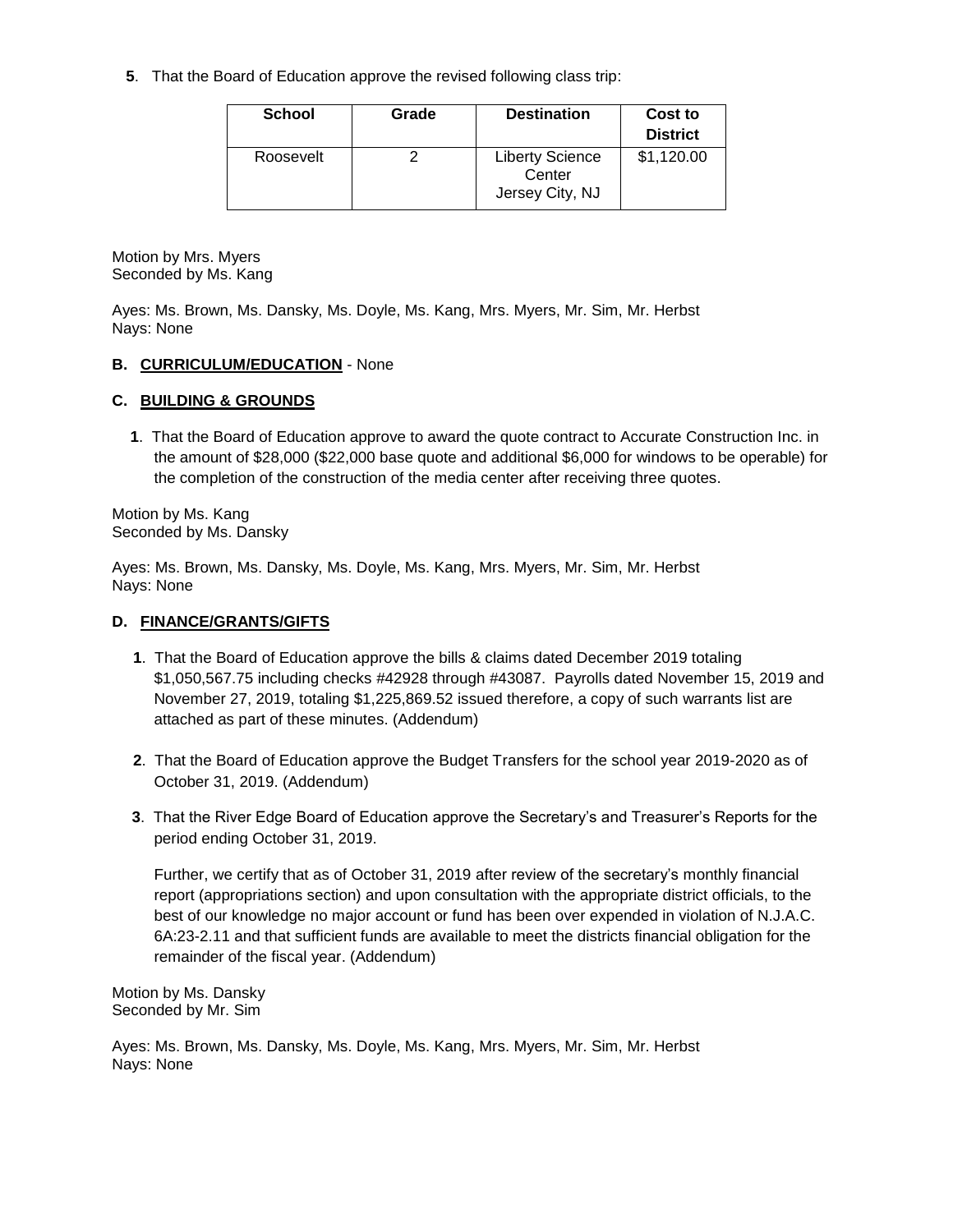## **E. PERSONNEL**

**1**. That the Board of Education authorize the payment due to Helen Popo for unused sick days.

Motion by Mr. Sim Seconded by Ms. Brown

Ayes: Ms. Brown, Ms. Dansky, Ms. Doyle, Ms. Kang, Mrs. Myers, Mr. Sim, Mr. Herbst Nays: None

## **F. RIVER EDGE SPECIAL EDUCATION** – None

### **G. REGION V ADMINISTRATION & TRANSPORTATION**

- **1**. That the Board of Education approve the bills & claims dated December 2019 totaling \$1,148,924.34 including checks #72922 through #73063.
- **2**. That the Board of Education approve the shared service agreement for LDTC, School Psychologist and School Social Worker between Region V Council for Special Education and Northern Valley Regional High School.
- **3**. That the Board of Education approve the following Quote Contracts for the 2019-2020 school year:

| Route # | <b>Transporter</b> | <b>Per Diem</b> |
|---------|--------------------|-----------------|
| Q197    | J & W Financial    | \$49.00         |

Motion by Ms. Brown Seconded by Ms. Doyle

Ayes: Ms. Brown, Ms. Dansky, Ms. Doyle, Ms. Kang, Mrs. Myers, Mr. Sim, Mr. Herbst Nays: None

#### **OLD/NEW BUSINESS**

Ms. Brown asked if the phone call for emergency days can come at different times from the elementary school and the middle school.

Mr. Sim attended the Mayor and Council Meeting on December 9<sup>th</sup>. They spoke about relocating polling places.

#### **PUBLIC DISCUSSION**

Jae Young (spoke before the board members voted on A3) had a statement regarding policy # 5145.7 (A3).

#### **CLOSED SESSION**

Motion made by Mr. Sim, seconded by Mrs. Myers to convene into closed session at 9:11 PM.